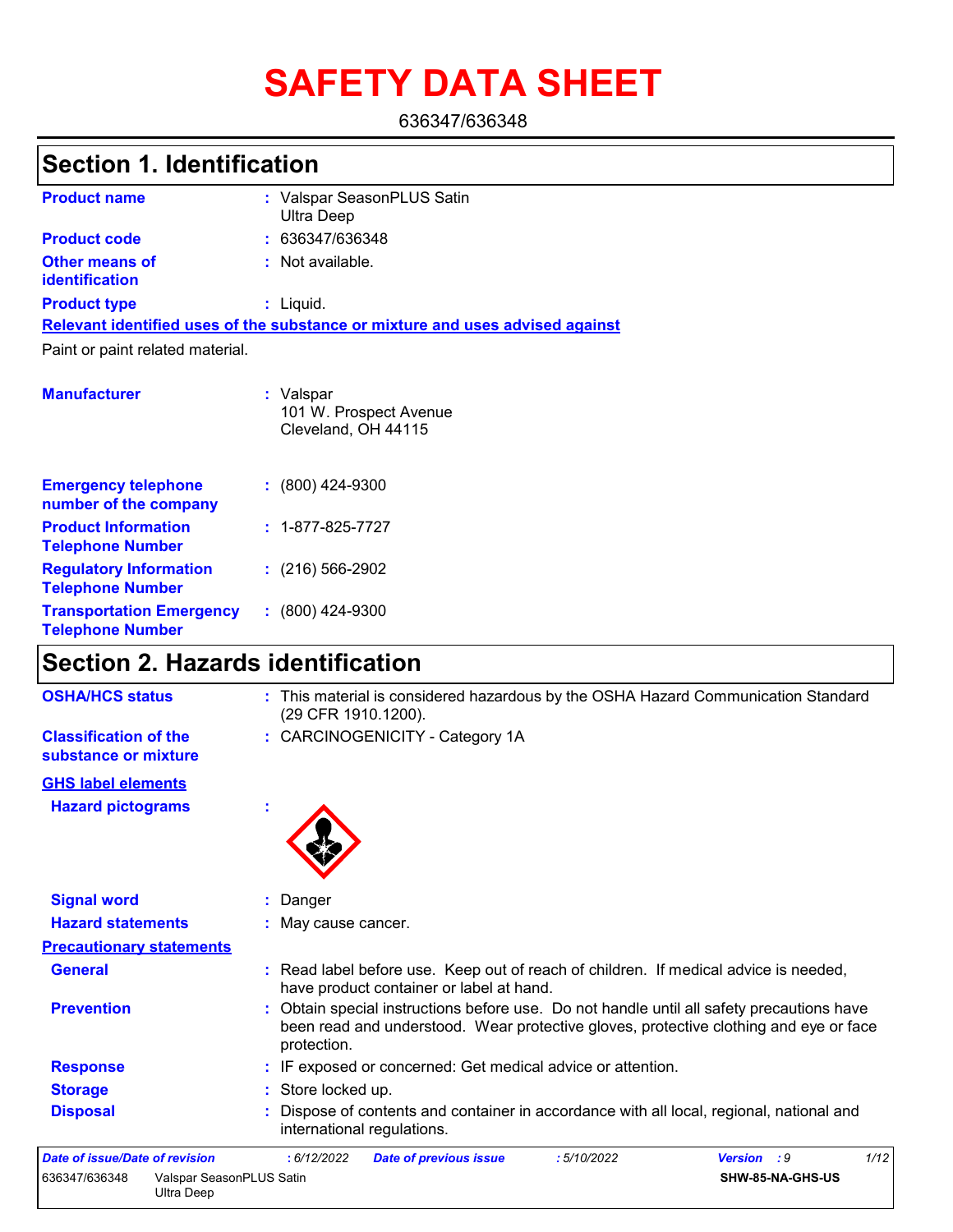### **Section 2. Hazards identification**

| <b>Supplemental label</b><br>elements             | WARNING: This product contains chemicals known to the State of California to cause<br>cancer and birth defects or other reproductive harm. Adequate ventilation required when<br>sanding or abrading the dried film. If Adequate ventilation cannot be provided wear an<br>approved particulate respirator (NIOSH approved). Follow respirator manufacturer's<br>directions for respirator use. DELAYED EFFECTS FROM LONG TERM<br>OVEREXPOSURE. Abrading or sanding of the dry film may release Crystalline Silica<br>which has been shown to cause lung damage and cancer under long term exposure. |
|---------------------------------------------------|------------------------------------------------------------------------------------------------------------------------------------------------------------------------------------------------------------------------------------------------------------------------------------------------------------------------------------------------------------------------------------------------------------------------------------------------------------------------------------------------------------------------------------------------------------------------------------------------------|
|                                                   | Please refer to the SDS for additional information. Keep out of reach of children. Do not<br>transfer contents to other containers for storage.                                                                                                                                                                                                                                                                                                                                                                                                                                                      |
| <b>Hazards not otherwise</b><br><b>classified</b> | : None known.                                                                                                                                                                                                                                                                                                                                                                                                                                                                                                                                                                                        |

### **Section 3. Composition/information on ingredients**

| Substance/mixture                              | : Mixture        |
|------------------------------------------------|------------------|
| <b>Other means of</b><br><i>identification</i> | : Not available. |

#### **CAS number/other identifiers**

| <b>Ingredient name</b>          | % by weight | <b>CAS number</b> |  |
|---------------------------------|-------------|-------------------|--|
| Heavy Paraffinic Oil            | ∙≥′         | 64742-65-0        |  |
| Cristobalite, respirable powder | ≤0.3        | 14464-46-1        |  |

Any concentration shown as a range is to protect confidentiality or is due to batch variation.

**There are no additional ingredients present which, within the current knowledge of the supplier and in the concentrations applicable, are classified and hence require reporting in this section.**

**Occupational exposure limits, if available, are listed in Section 8.**

### **Section 4. First aid measures**

| <b>Description of necessary first aid measures</b> |                                                                                                                                                                                                                                                                                                                                                                                                                                                                                                                                                                                                                                                                                   |
|----------------------------------------------------|-----------------------------------------------------------------------------------------------------------------------------------------------------------------------------------------------------------------------------------------------------------------------------------------------------------------------------------------------------------------------------------------------------------------------------------------------------------------------------------------------------------------------------------------------------------------------------------------------------------------------------------------------------------------------------------|
| Eye contact                                        | : Immediately flush eyes with plenty of water, occasionally lifting the upper and lower<br>eyelids. Check for and remove any contact lenses. Continue to rinse for at least 10<br>minutes. Get medical attention.                                                                                                                                                                                                                                                                                                                                                                                                                                                                 |
| <b>Inhalation</b>                                  | : Remove victim to fresh air and keep at rest in a position comfortable for breathing. If<br>not breathing, if breathing is irregular or if respiratory arrest occurs, provide artificial<br>respiration or oxygen by trained personnel. It may be dangerous to the person providing<br>aid to give mouth-to-mouth resuscitation. Get medical attention. If unconscious, place<br>in recovery position and get medical attention immediately. Maintain an open airway.<br>Loosen tight clothing such as a collar, tie, belt or waistband.                                                                                                                                         |
| <b>Skin contact</b>                                | : Flush contaminated skin with plenty of water. Remove contaminated clothing and<br>shoes. Wash contaminated clothing thoroughly with water before removing it, or wear<br>gloves. Continue to rinse for at least 10 minutes. Get medical attention. Wash clothing<br>before reuse. Clean shoes thoroughly before reuse.                                                                                                                                                                                                                                                                                                                                                          |
| <b>Ingestion</b>                                   | : Wash out mouth with water. Remove dentures if any. If material has been swallowed<br>and the exposed person is conscious, give small quantities of water to drink. Stop if the<br>exposed person feels sick as vomiting may be dangerous. Do not induce vomiting<br>unless directed to do so by medical personnel. If vomiting occurs, the head should be<br>kept low so that vomit does not enter the lungs. Get medical attention. Never give<br>anything by mouth to an unconscious person. If unconscious, place in recovery position<br>and get medical attention immediately. Maintain an open airway. Loosen tight clothing<br>such as a collar, tie, belt or waistband. |

### **Most important symptoms/effects, acute and delayed Potential acute health effects**

| Date of issue/Date of revision |                                        | : 6/12/2022 | <b>Date of previous issue</b> | : 5/10/2022 | <b>Version</b> : 9 |                         | 2/12 |
|--------------------------------|----------------------------------------|-------------|-------------------------------|-------------|--------------------|-------------------------|------|
| 636347/636348                  | Valspar SeasonPLUS Satin<br>Ultra Deep |             |                               |             |                    | <b>SHW-85-NA-GHS-US</b> |      |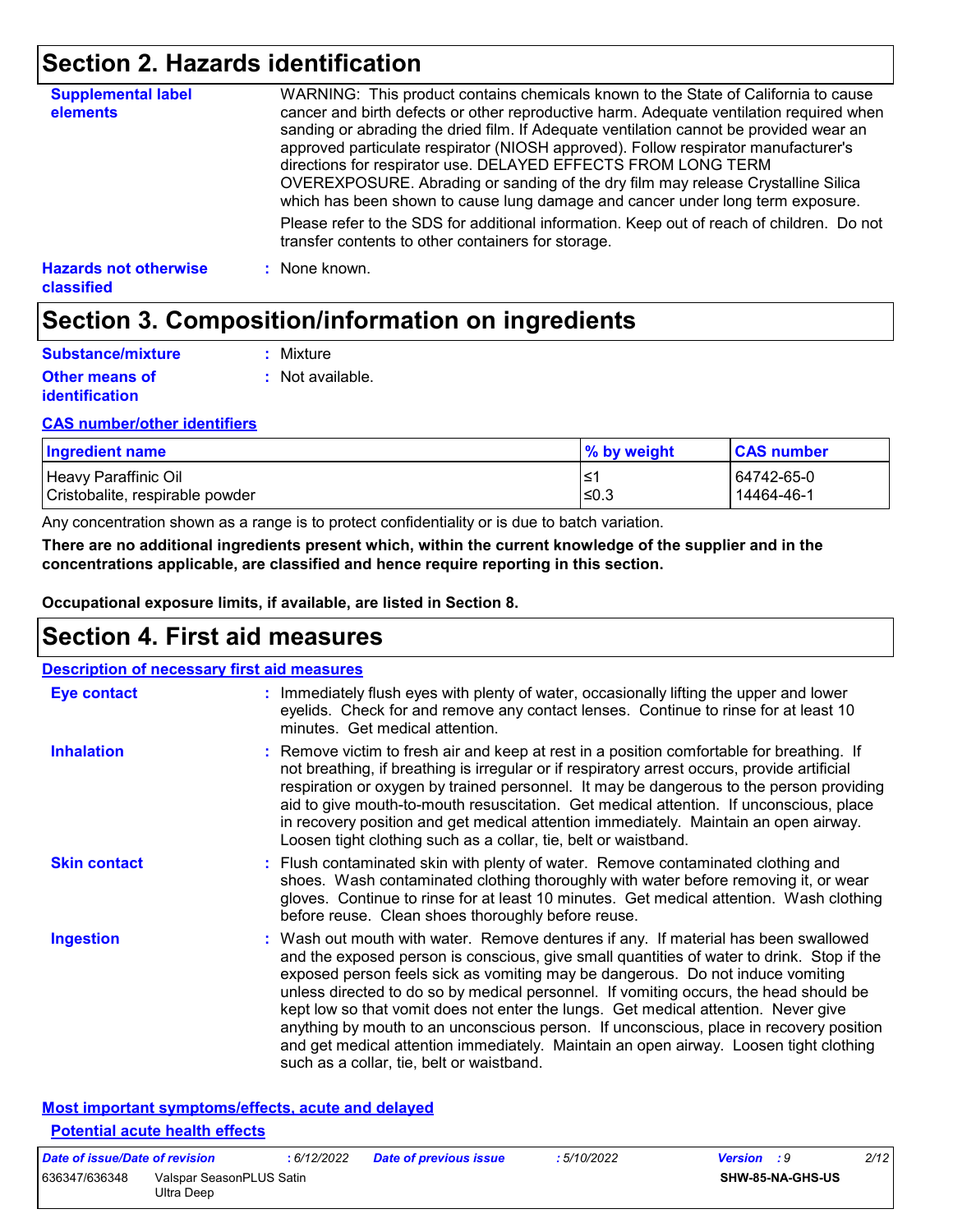### **Section 4. First aid measures**

| <b>Eye contact</b><br>: No known significant effects or critical hazards.<br><b>Inhalation</b><br>: No known significant effects or critical hazards.<br>: No known significant effects or critical hazards.<br><b>Skin contact</b><br>: No known significant effects or critical hazards.<br><b>Ingestion</b><br><b>Over-exposure signs/symptoms</b><br><b>Eye contact</b><br>: No specific data.<br><b>Inhalation</b><br>: No specific data.<br><b>Skin contact</b><br>: No specific data.<br><b>Ingestion</b><br>: No specific data.<br>Indication of immediate medical attention and special treatment needed, if necessary<br>: Treat symptomatically. Contact poison treatment specialist immediately if large<br><b>Notes to physician</b><br>quantities have been ingested or inhaled.<br><b>Specific treatments</b><br>: No specific treatment.<br><b>Protection of first-aiders</b><br>: No action shall be taken involving any personal risk or without suitable training. If it is<br>suspected that fumes are still present, the rescuer should wear an appropriate mask or<br>self-contained breathing apparatus. It may be dangerous to the person providing aid to |  |
|------------------------------------------------------------------------------------------------------------------------------------------------------------------------------------------------------------------------------------------------------------------------------------------------------------------------------------------------------------------------------------------------------------------------------------------------------------------------------------------------------------------------------------------------------------------------------------------------------------------------------------------------------------------------------------------------------------------------------------------------------------------------------------------------------------------------------------------------------------------------------------------------------------------------------------------------------------------------------------------------------------------------------------------------------------------------------------------------------------------------------------------------------------------------------------|--|
|                                                                                                                                                                                                                                                                                                                                                                                                                                                                                                                                                                                                                                                                                                                                                                                                                                                                                                                                                                                                                                                                                                                                                                                    |  |
|                                                                                                                                                                                                                                                                                                                                                                                                                                                                                                                                                                                                                                                                                                                                                                                                                                                                                                                                                                                                                                                                                                                                                                                    |  |
|                                                                                                                                                                                                                                                                                                                                                                                                                                                                                                                                                                                                                                                                                                                                                                                                                                                                                                                                                                                                                                                                                                                                                                                    |  |
|                                                                                                                                                                                                                                                                                                                                                                                                                                                                                                                                                                                                                                                                                                                                                                                                                                                                                                                                                                                                                                                                                                                                                                                    |  |
|                                                                                                                                                                                                                                                                                                                                                                                                                                                                                                                                                                                                                                                                                                                                                                                                                                                                                                                                                                                                                                                                                                                                                                                    |  |
|                                                                                                                                                                                                                                                                                                                                                                                                                                                                                                                                                                                                                                                                                                                                                                                                                                                                                                                                                                                                                                                                                                                                                                                    |  |
|                                                                                                                                                                                                                                                                                                                                                                                                                                                                                                                                                                                                                                                                                                                                                                                                                                                                                                                                                                                                                                                                                                                                                                                    |  |
|                                                                                                                                                                                                                                                                                                                                                                                                                                                                                                                                                                                                                                                                                                                                                                                                                                                                                                                                                                                                                                                                                                                                                                                    |  |
|                                                                                                                                                                                                                                                                                                                                                                                                                                                                                                                                                                                                                                                                                                                                                                                                                                                                                                                                                                                                                                                                                                                                                                                    |  |
|                                                                                                                                                                                                                                                                                                                                                                                                                                                                                                                                                                                                                                                                                                                                                                                                                                                                                                                                                                                                                                                                                                                                                                                    |  |
|                                                                                                                                                                                                                                                                                                                                                                                                                                                                                                                                                                                                                                                                                                                                                                                                                                                                                                                                                                                                                                                                                                                                                                                    |  |
|                                                                                                                                                                                                                                                                                                                                                                                                                                                                                                                                                                                                                                                                                                                                                                                                                                                                                                                                                                                                                                                                                                                                                                                    |  |
|                                                                                                                                                                                                                                                                                                                                                                                                                                                                                                                                                                                                                                                                                                                                                                                                                                                                                                                                                                                                                                                                                                                                                                                    |  |
| give mouth-to-mouth resuscitation. Wash contaminated clothing thoroughly with water<br>before removing it, or wear gloves.                                                                                                                                                                                                                                                                                                                                                                                                                                                                                                                                                                                                                                                                                                                                                                                                                                                                                                                                                                                                                                                         |  |

#### **See toxicological information (Section 11)**

### **Section 5. Fire-fighting measures**

| <b>Extinguishing media</b>                               |                                                                                                                                                                                                     |  |
|----------------------------------------------------------|-----------------------------------------------------------------------------------------------------------------------------------------------------------------------------------------------------|--|
| <b>Suitable extinguishing</b><br>media                   | : Use an extinguishing agent suitable for the surrounding fire.                                                                                                                                     |  |
| <b>Unsuitable extinguishing</b><br>media                 | : None known.                                                                                                                                                                                       |  |
| <b>Specific hazards arising</b><br>from the chemical     | : In a fire or if heated, a pressure increase will occur and the container may burst.                                                                                                               |  |
| <b>Hazardous thermal</b><br>decomposition products       | Decomposition products may include the following materials:<br>carbon dioxide<br>carbon monoxide                                                                                                    |  |
| <b>Special protective actions</b><br>for fire-fighters   | : Promptly isolate the scene by removing all persons from the vicinity of the incident if<br>there is a fire. No action shall be taken involving any personal risk or without suitable<br>training. |  |
| <b>Special protective</b><br>equipment for fire-fighters | : Fire-fighters should wear appropriate protective equipment and self-contained breathing<br>apparatus (SCBA) with a full face-piece operated in positive pressure mode.                            |  |

### **Section 6. Accidental release measures**

**Personal precautions, protective equipment and emergency procedures**

**:** No action shall be taken involving any personal risk or without suitable training. Evacuate surrounding areas. Keep unnecessary and unprotected personnel from entering. Do not touch or walk through spilled material. Avoid breathing vapor or mist. Provide adequate ventilation. Wear appropriate respirator when ventilation is inadequate. Put on appropriate personal protective equipment. **For non-emergency personnel**

| Date of issue/Date of revision            |            | 6/12/2022 | <b>Date of previous issue</b> | : 5/10/2022 | Version : 9             | 3/12 |
|-------------------------------------------|------------|-----------|-------------------------------|-------------|-------------------------|------|
| 636347/636348<br>Valspar SeasonPLUS Satin |            |           |                               |             | <b>SHW-85-NA-GHS-US</b> |      |
|                                           | Ultra Deep |           |                               |             |                         |      |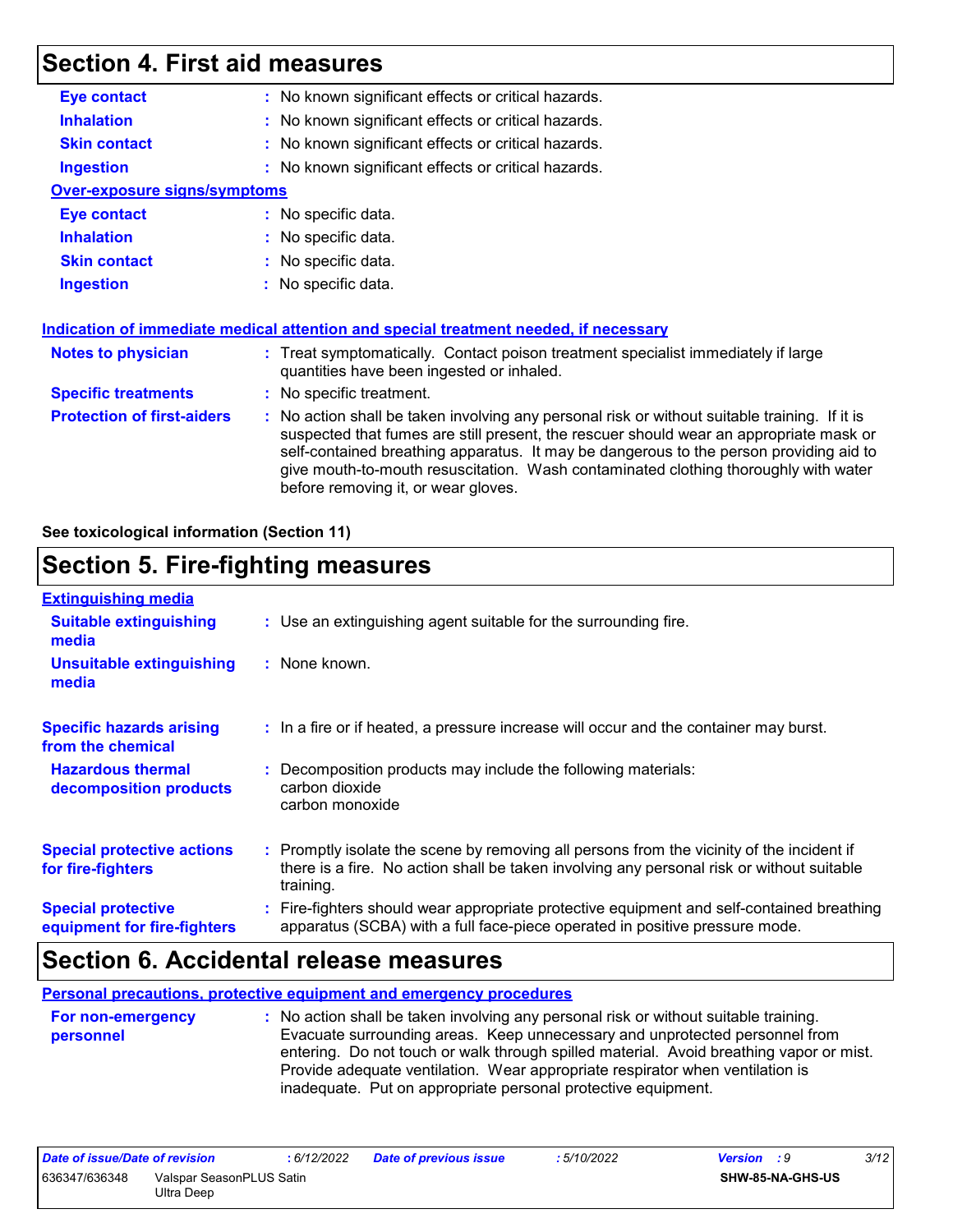### **Section 6. Accidental release measures**

| For emergency responders                                     | If specialized clothing is required to deal with the spillage, take note of any information in<br>Section 8 on suitable and unsuitable materials. See also the information in "For non-<br>emergency personnel".                                                                                                                                                                                                                                                                                                                                                                                                                                                                                             |
|--------------------------------------------------------------|--------------------------------------------------------------------------------------------------------------------------------------------------------------------------------------------------------------------------------------------------------------------------------------------------------------------------------------------------------------------------------------------------------------------------------------------------------------------------------------------------------------------------------------------------------------------------------------------------------------------------------------------------------------------------------------------------------------|
| <b>Environmental precautions</b>                             | : Avoid dispersal of spilled material and runoff and contact with soil, waterways, drains<br>and sewers. Inform the relevant authorities if the product has caused environmental<br>pollution (sewers, waterways, soil or air).                                                                                                                                                                                                                                                                                                                                                                                                                                                                              |
| <b>Methods and materials for containment and cleaning up</b> |                                                                                                                                                                                                                                                                                                                                                                                                                                                                                                                                                                                                                                                                                                              |
| <b>Small spill</b>                                           | : Stop leak if without risk. Move containers from spill area. Dilute with water and mop up<br>if water-soluble. Alternatively, or if water-insoluble, absorb with an inert dry material and<br>place in an appropriate waste disposal container. Dispose of via a licensed waste<br>disposal contractor.                                                                                                                                                                                                                                                                                                                                                                                                     |
| <b>Large spill</b>                                           | : Stop leak if without risk. Move containers from spill area. Approach release from<br>upwind. Prevent entry into sewers, water courses, basements or confined areas. Wash<br>spillages into an effluent treatment plant or proceed as follows. Contain and collect<br>spillage with non-combustible, absorbent material e.g. sand, earth, vermiculite or<br>diatomaceous earth and place in container for disposal according to local regulations<br>(see Section 13). Dispose of via a licensed waste disposal contractor. Contaminated<br>absorbent material may pose the same hazard as the spilled product. Note: see<br>Section 1 for emergency contact information and Section 13 for waste disposal. |

### **Section 7. Handling and storage**

#### **Precautions for safe handling**

| <b>Protective measures</b>                                                       | : Put on appropriate personal protective equipment (see Section 8). Avoid exposure -<br>obtain special instructions before use. Do not handle until all safety precautions have<br>been read and understood. Do not get in eyes or on skin or clothing. Do not ingest.<br>Avoid breathing vapor or mist. If during normal use the material presents a respiratory<br>hazard, use only with adequate ventilation or wear appropriate respirator. Keep in the<br>original container or an approved alternative made from a compatible material, kept<br>tightly closed when not in use. Empty containers retain product residue and can be<br>hazardous. Do not reuse container. |
|----------------------------------------------------------------------------------|--------------------------------------------------------------------------------------------------------------------------------------------------------------------------------------------------------------------------------------------------------------------------------------------------------------------------------------------------------------------------------------------------------------------------------------------------------------------------------------------------------------------------------------------------------------------------------------------------------------------------------------------------------------------------------|
| <b>Advice on general</b><br>occupational hygiene                                 | : Eating, drinking and smoking should be prohibited in areas where this material is<br>handled, stored and processed. Workers should wash hands and face before eating,<br>drinking and smoking. Remove contaminated clothing and protective equipment before<br>entering eating areas. See also Section 8 for additional information on hygiene<br>measures.                                                                                                                                                                                                                                                                                                                  |
| <b>Conditions for safe storage,</b><br>including any<br><b>incompatibilities</b> | : Store in accordance with local regulations. Store in original container protected from<br>direct sunlight in a dry, cool and well-ventilated area, away from incompatible materials<br>(see Section 10) and food and drink. Store locked up. Keep container tightly closed<br>and sealed until ready for use. Containers that have been opened must be carefully<br>resealed and kept upright to prevent leakage. Do not store in unlabeled containers.<br>Use appropriate containment to avoid environmental contamination. See Section 10 for<br>incompatible materials before handling or use.                                                                            |

### **Section 8. Exposure controls/personal protection**

**Control parameters**

**Occupational exposure limits (OSHA United States)**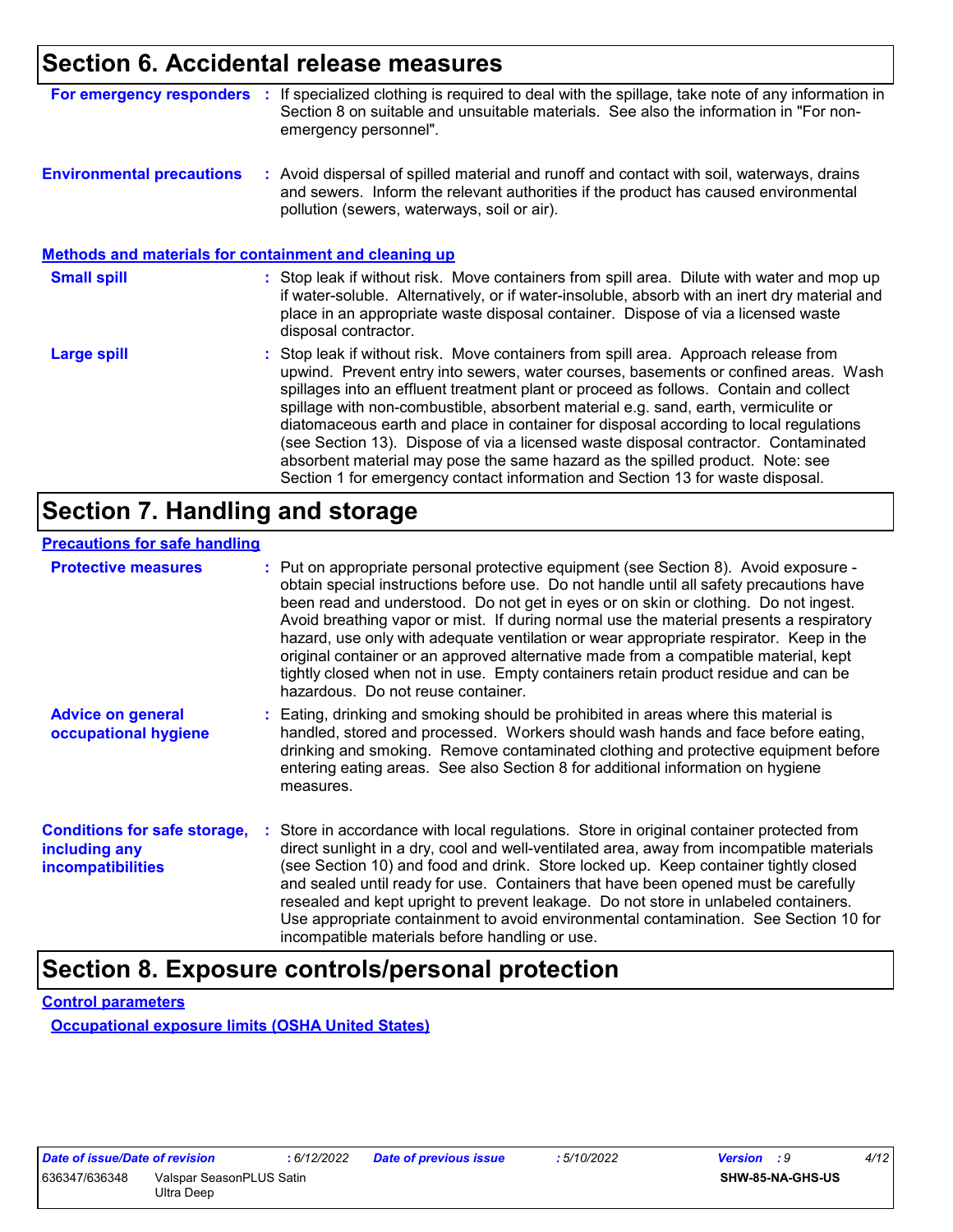### **Section 8. Exposure controls/personal protection**

| <b>Ingredient name</b>          | CAS#       | <b>Exposure limits</b>                                                                                                                                                                                                                                                                                                                                                                                                                                                                                                                                                                  |
|---------------------------------|------------|-----------------------------------------------------------------------------------------------------------------------------------------------------------------------------------------------------------------------------------------------------------------------------------------------------------------------------------------------------------------------------------------------------------------------------------------------------------------------------------------------------------------------------------------------------------------------------------------|
| Heavy Paraffinic Oil            | 64742-65-0 | ACGIH TLV (United States, 1/2021).<br>TWA: 5 mg/m <sup>3</sup> 8 hours. Form: Inhalable<br>fraction<br>OSHA PEL (United States, 5/2018).<br>TWA: 5 mg/m <sup>3</sup> 8 hours.<br>NIOSH REL (United States, 10/2020).<br>TWA: 5 mg/m <sup>3</sup> 10 hours. Form: Mist<br>STEL: 10 mg/m <sup>3</sup> 15 minutes. Form: Mist                                                                                                                                                                                                                                                              |
| Cristobalite, respirable powder | 14464-46-1 | OSHA PEL Z3 (United States, 6/2016).<br>TWA: 250 mppcf / 2 x (%SiO2+5) 8 hours.<br>Form: Respirable<br>TWA: 10 mg/m <sup>3</sup> / 2 x (%SiO2+2) 8 hours.<br>Form: Respirable<br>TWA: 30 mg/m <sup>3</sup> / 2 x (%SiO2+2) 8 hours.<br>Form: Total dust<br>OSHA PEL (United States, 5/2018).<br>TWA: 50 µg/m <sup>3</sup> 8 hours. Form: Respirable<br>dust<br><b>ACGIH TLV (United States, 1/2021).</b><br>TWA: 0.025 mg/m <sup>3</sup> 8 hours. Form:<br>Respirable fraction<br>NIOSH REL (United States, 10/2020).<br>TWA: 0.05 mg/m <sup>3</sup> 10 hours. Form: respirable<br>dust |

#### **Occupational exposure limits (Canada)**

| <b>Ingredient name</b> | CAS#       | <b>Exposure limits</b>                                                                                                                                                                                                                                                                                                                                                                                                                                                                                                                                                                                                         |
|------------------------|------------|--------------------------------------------------------------------------------------------------------------------------------------------------------------------------------------------------------------------------------------------------------------------------------------------------------------------------------------------------------------------------------------------------------------------------------------------------------------------------------------------------------------------------------------------------------------------------------------------------------------------------------|
| Cristobalite           | 14464-46-1 | <b>CA British Columbia Provincial (Canada,</b><br>$6/2021$ ).<br>TWA: $0.025$ mg/m <sup>3</sup> 8 hours. Form:<br>Respirable<br>CA Quebec Provincial (Canada, 6/2021).<br>TWAEV: 0.05 mg/m <sup>3</sup> 8 hours. Form:<br>Respirable dust.<br>CA Alberta Provincial (Canada, 6/2018).<br>8 hrs OEL: 0.025 mg/m <sup>3</sup> 8 hours. Form:<br>Respirable particulate<br>CA Ontario Provincial (Canada, 6/2019).<br>TWA: 0.05 mg/m <sup>3</sup> 8 hours. Form: Respirable<br>particulate matter.<br><b>CA Saskatchewan Provincial (Canada,</b><br>7/2013).<br>TWA: 0.05 mg/m <sup>3</sup> 8 hours. Form: respirable<br>fraction |

#### **Occupational exposure limits (Mexico)**

|       | <b>CAS#</b> | <b>Exposure limits</b> |
|-------|-------------|------------------------|
| None. |             |                        |

#### **Appropriate engineering controls**

**:** If user operations generate dust, fumes, gas, vapor or mist, use process enclosures, local exhaust ventilation or other engineering controls to keep worker exposure to airborne contaminants below any recommended or statutory limits.

| Date of issue/Date of revision |                                        | : 6/12/2022 | <b>Date of previous issue</b> | : 5/10/2022 | <b>Version</b> : 9 |                         | 5/12 |
|--------------------------------|----------------------------------------|-------------|-------------------------------|-------------|--------------------|-------------------------|------|
| 636347/636348                  | Valspar SeasonPLUS Satin<br>Ultra Deep |             |                               |             |                    | <b>SHW-85-NA-GHS-US</b> |      |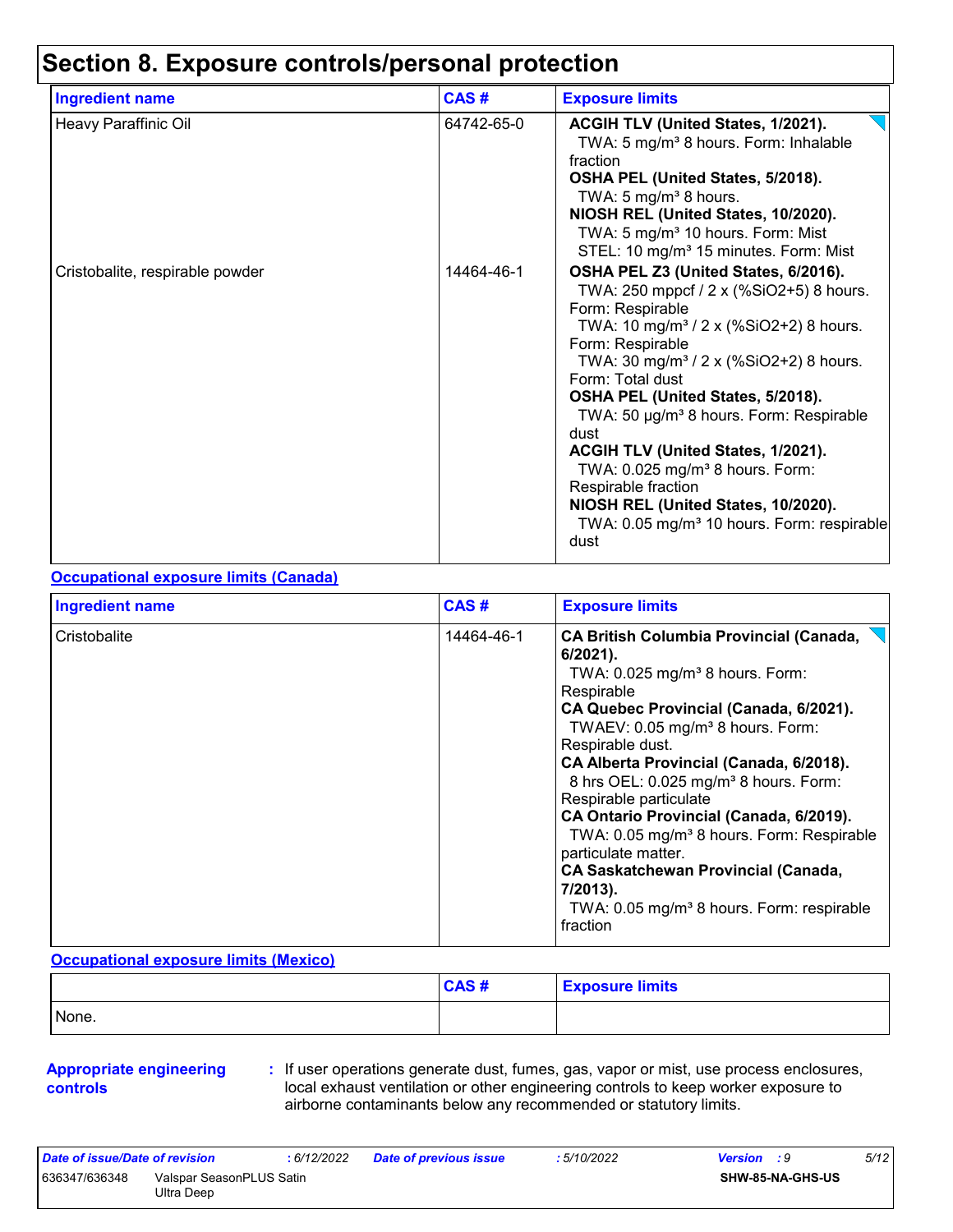### **Section 8. Exposure controls/personal protection**

| <b>Environmental exposure</b><br><b>controls</b> | : Emissions from ventilation or work process equipment should be checked to ensure<br>they comply with the requirements of environmental protection legislation. In some<br>cases, fume scrubbers, filters or engineering modifications to the process equipment<br>will be necessary to reduce emissions to acceptable levels.                                                                                                                                                                                                                                                                                      |
|--------------------------------------------------|----------------------------------------------------------------------------------------------------------------------------------------------------------------------------------------------------------------------------------------------------------------------------------------------------------------------------------------------------------------------------------------------------------------------------------------------------------------------------------------------------------------------------------------------------------------------------------------------------------------------|
| <b>Individual protection measures</b>            |                                                                                                                                                                                                                                                                                                                                                                                                                                                                                                                                                                                                                      |
| <b>Hygiene measures</b>                          | : Wash hands, forearms and face thoroughly after handling chemical products, before<br>eating, smoking and using the lavatory and at the end of the working period.<br>Appropriate techniques should be used to remove potentially contaminated clothing.<br>Wash contaminated clothing before reusing. Ensure that eyewash stations and safety<br>showers are close to the workstation location.                                                                                                                                                                                                                    |
| <b>Eye/face protection</b>                       | Safety eyewear complying with an approved standard should be used when a risk<br>assessment indicates this is necessary to avoid exposure to liquid splashes, mists,<br>gases or dusts. If contact is possible, the following protection should be worn, unless<br>the assessment indicates a higher degree of protection: safety glasses with side-<br>shields.                                                                                                                                                                                                                                                     |
| <b>Skin protection</b>                           |                                                                                                                                                                                                                                                                                                                                                                                                                                                                                                                                                                                                                      |
| <b>Hand protection</b>                           | Chemical-resistant, impervious gloves complying with an approved standard should be<br>worn at all times when handling chemical products if a risk assessment indicates this is<br>necessary. Considering the parameters specified by the glove manufacturer, check<br>during use that the gloves are still retaining their protective properties. It should be<br>noted that the time to breakthrough for any glove material may be different for different<br>glove manufacturers. In the case of mixtures, consisting of several substances, the<br>protection time of the gloves cannot be accurately estimated. |
| <b>Body protection</b>                           | : Personal protective equipment for the body should be selected based on the task being<br>performed and the risks involved and should be approved by a specialist before<br>handling this product.                                                                                                                                                                                                                                                                                                                                                                                                                  |
| <b>Other skin protection</b>                     | : Appropriate footwear and any additional skin protection measures should be selected<br>based on the task being performed and the risks involved and should be approved by a<br>specialist before handling this product.                                                                                                                                                                                                                                                                                                                                                                                            |
| <b>Respiratory protection</b>                    | Based on the hazard and potential for exposure, select a respirator that meets the<br>appropriate standard or certification. Respirators must be used according to a<br>respiratory protection program to ensure proper fitting, training, and other important<br>aspects of use.                                                                                                                                                                                                                                                                                                                                    |

## **Section 9. Physical and chemical properties**

The conditions of measurement of all properties are at standard temperature and pressure unless otherwise indicated.

#### **Appearance**

| <b>Physical state</b>                                             | : Liquid.                                                 |                     |  |  |  |  |
|-------------------------------------------------------------------|-----------------------------------------------------------|---------------------|--|--|--|--|
| <b>Color</b>                                                      | : Not available.                                          |                     |  |  |  |  |
| Odor                                                              | : Not available.                                          |                     |  |  |  |  |
| <b>Odor threshold</b>                                             | : Not available.                                          |                     |  |  |  |  |
| pH                                                                | : 9                                                       |                     |  |  |  |  |
| <b>Melting point/freezing point</b>                               | : Not available.                                          |                     |  |  |  |  |
| <b>Boiling point, initial boiling</b><br>point, and boiling range | : $100^{\circ}$ C (212 $^{\circ}$ F)                      |                     |  |  |  |  |
| <b>Flash point</b>                                                | : Closed cup: Not applicable.                             |                     |  |  |  |  |
| <b>Evaporation rate</b>                                           | $\therefore$ 0.09 (butyl acetate = 1)                     |                     |  |  |  |  |
| <b>Flammability</b>                                               | : Not available.                                          |                     |  |  |  |  |
| Lower and upper explosion<br>limit/flammability limit             | : Not available.                                          |                     |  |  |  |  |
| <b>Vapor pressure</b>                                             | : $2.3$ kPa (17.5 mm Hg)                                  |                     |  |  |  |  |
| Date of issue/Date of revision                                    | :6/12/2022<br><b>Date of previous issue</b><br>:5/10/2022 | 6/12<br>Version : 9 |  |  |  |  |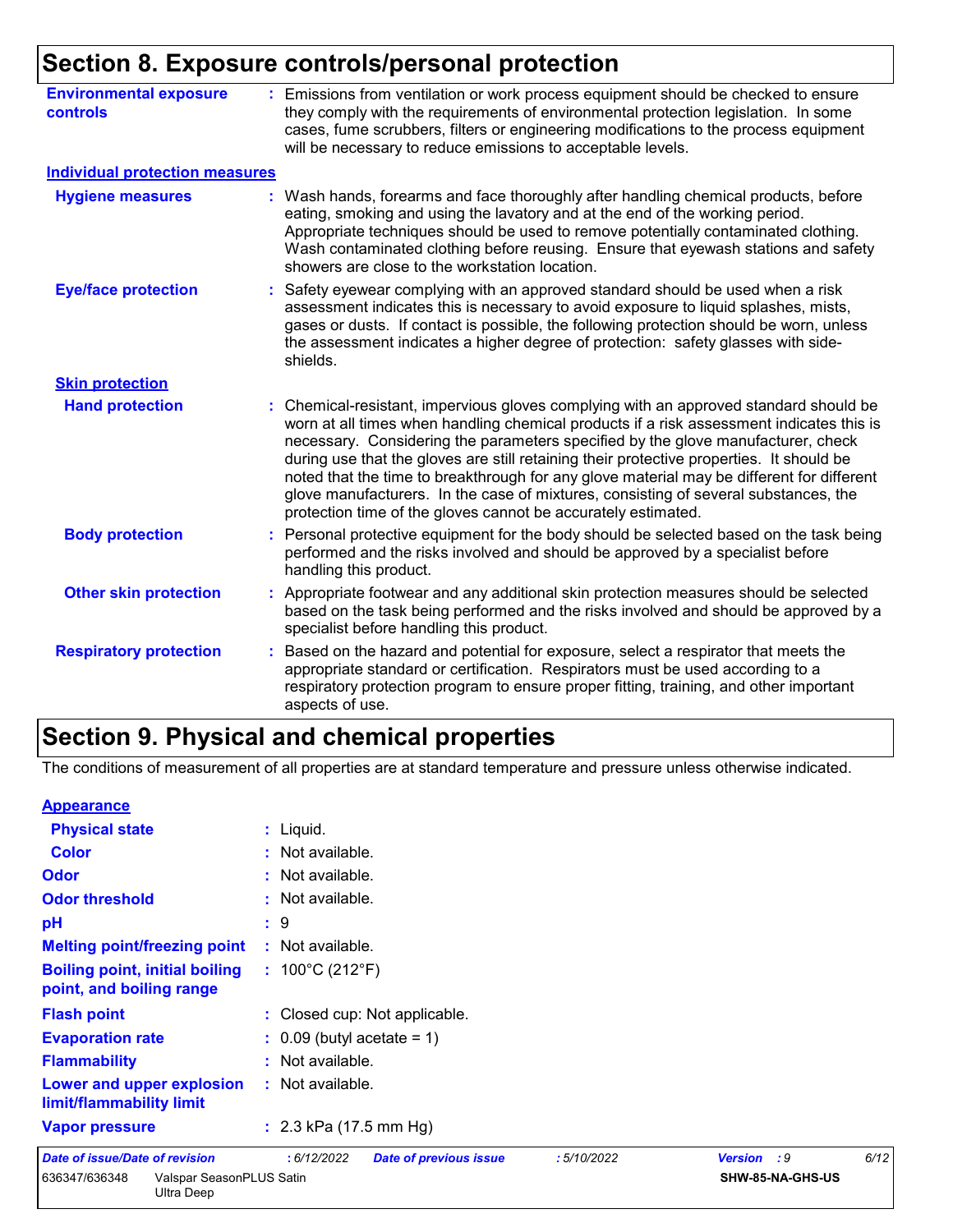### **Section 9. Physical and chemical properties**

| <b>Relative vapor density</b>                     | : 1 [Air = 1]                                                  |
|---------------------------------------------------|----------------------------------------------------------------|
| <b>Relative density</b>                           | : 1.12                                                         |
| <b>Solubility</b>                                 | : Not available.                                               |
| <b>Partition coefficient: n-</b><br>octanol/water | : Not applicable.                                              |
| <b>Auto-ignition temperature</b>                  | : Not available.                                               |
| <b>Decomposition temperature</b>                  | : Not available.                                               |
| <b>Viscosity</b>                                  | Kinematic (40°C (104°F)): >20.5 mm <sup>2</sup> /s (>20.5 cSt) |
| <b>Molecular weight</b>                           | Not applicable.                                                |
| <b>Aerosol product</b>                            |                                                                |
| <b>Heat of combustion</b>                         | : $1.362$ kJ/g                                                 |

### **Section 10. Stability and reactivity**

| <b>Reactivity</b>                            | : No specific test data related to reactivity available for this product or its ingredients.              |
|----------------------------------------------|-----------------------------------------------------------------------------------------------------------|
| <b>Chemical stability</b>                    | : The product is stable.                                                                                  |
| <b>Possibility of hazardous</b><br>reactions | : Under normal conditions of storage and use, hazardous reactions will not occur.                         |
| <b>Conditions to avoid</b>                   | : No specific data.                                                                                       |
| <b>Incompatible materials</b>                | : No specific data.                                                                                       |
| <b>Hazardous decomposition</b><br>products   | : Under normal conditions of storage and use, hazardous decomposition products should<br>not be produced. |

### **Section 11. Toxicological information**

#### **Information on toxicological effects**

**Acute toxicity**

| <b>Product/ingredient name</b> | <b>Result</b>            | <b>Species</b> | <b>Dose</b>                | <b>Exposure</b> |
|--------------------------------|--------------------------|----------------|----------------------------|-----------------|
| Heavy Paraffinic Oil           | LD50 Dermal<br>LD50 Oral | Rabbit<br>Rat  | >5000 mg/kg<br>>5000 mg/kg |                 |

#### **Irritation/Corrosion**

Not available.

#### **Sensitization**

Not available.

#### **Mutagenicity**

Not available.

#### **Carcinogenicity**

Not available.

#### **Classification**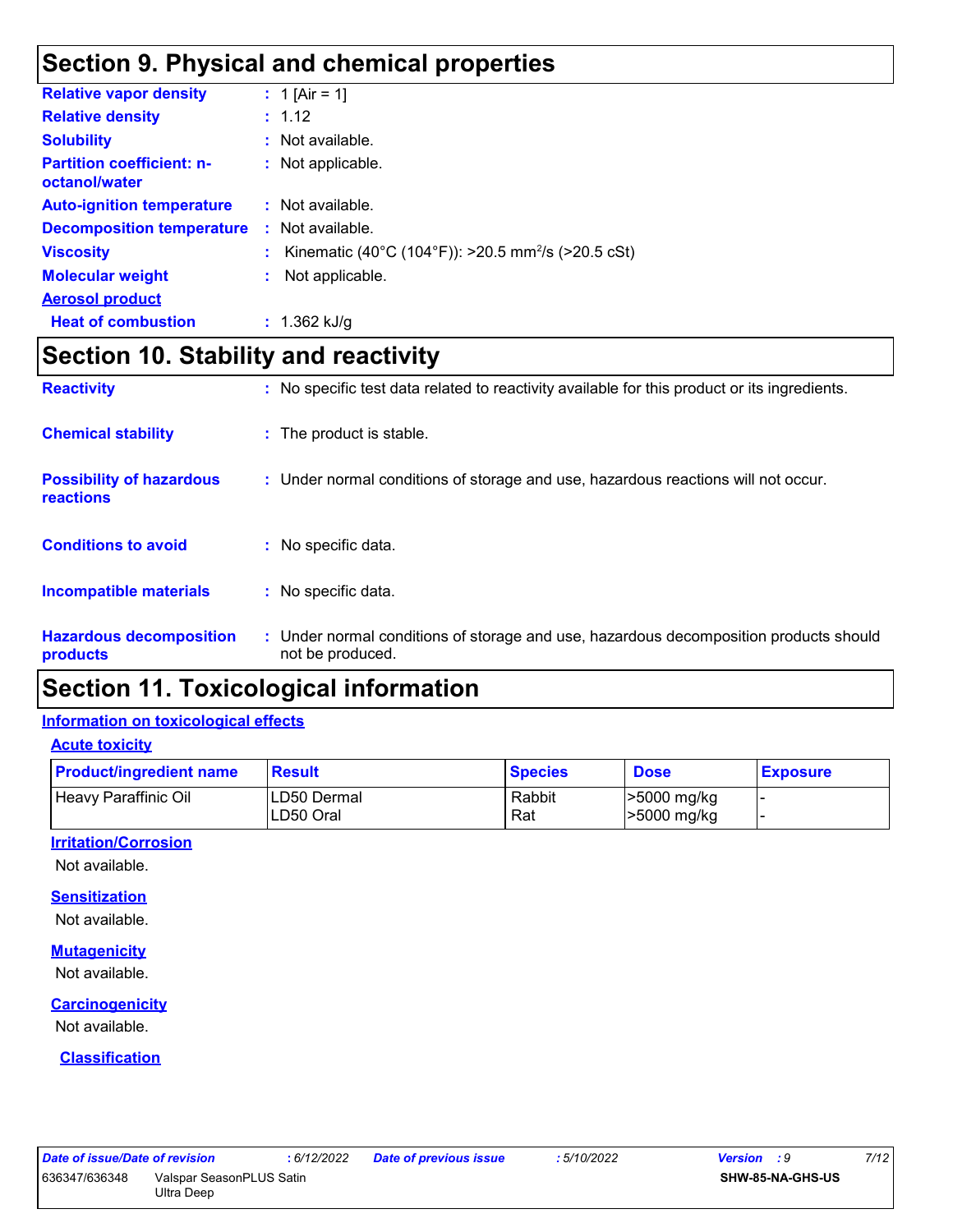## **Section 11. Toxicological information**

| <b>Product/ingredient name</b>       | <b>OSHA</b> | <b>IARC</b> | <b>NTP</b>                      |
|--------------------------------------|-------------|-------------|---------------------------------|
| Cristobalite, respirable<br>l powder |             |             | Known to be a human carcinogen. |

#### **Reproductive toxicity**

Not available.

#### **Teratogenicity**

Not available.

#### **Specific target organ toxicity (single exposure)**

Not available.

#### **Specific target organ toxicity (repeated exposure)**

| <b>Name</b>                     | <b>Category</b> | <b>Route of</b><br><b>Lexposure</b> | <b>Target organs</b> |
|---------------------------------|-----------------|-------------------------------------|----------------------|
| Cristobalite, respirable powder | Category 1      | I inhalation                        | respiratory tract    |

### **Aspiration hazard Name** Result **Result** Heavy Paraffinic Oil **ASPIRATION HAZARD** - Category 1

| <b>Information on the likely</b><br>routes of exposure  | : Not available.                                                                         |
|---------------------------------------------------------|------------------------------------------------------------------------------------------|
| <b>Potential acute health effects</b>                   |                                                                                          |
| <b>Eye contact</b>                                      | : No known significant effects or critical hazards.                                      |
| <b>Inhalation</b>                                       | No known significant effects or critical hazards.                                        |
| <b>Skin contact</b>                                     | No known significant effects or critical hazards.                                        |
| <b>Ingestion</b>                                        | : No known significant effects or critical hazards.                                      |
|                                                         | Symptoms related to the physical, chemical and toxicological characteristics             |
| <b>Eye contact</b>                                      | : No specific data.                                                                      |
| <b>Inhalation</b>                                       | : No specific data.                                                                      |
| <b>Skin contact</b>                                     | No specific data.                                                                        |
| <b>Ingestion</b>                                        | : No specific data.                                                                      |
|                                                         | Delayed and immediate effects and also chronic effects from short and long term exposure |
| <b>Short term exposure</b>                              |                                                                                          |
| <b>Potential immediate</b><br>effects                   | : Not available.                                                                         |
| <b>Potential delayed effects</b>                        | : Not available.                                                                         |
| Long term exposure                                      |                                                                                          |
| <b>Potential immediate</b><br>effects                   | : Not available.                                                                         |
| <b>Potential delayed effects</b>                        | : Not available.                                                                         |
| <b>Potential chronic health effects</b>                 |                                                                                          |
| Not available.                                          |                                                                                          |
| <b>General</b>                                          | : No known significant effects or critical hazards.                                      |
| <b>Carcinogenicity</b>                                  | : May cause cancer. Risk of cancer depends on duration and level of exposure.            |
| Date of issue/Date of revision                          | : 6/12/2022<br>Version : 9<br>8/12<br><b>Date of previous issue</b><br>:5/10/2022        |
| 636347/636348<br>Valspar SeasonPLUS Satin<br>Ultra Deep | SHW-85-NA-GHS-US                                                                         |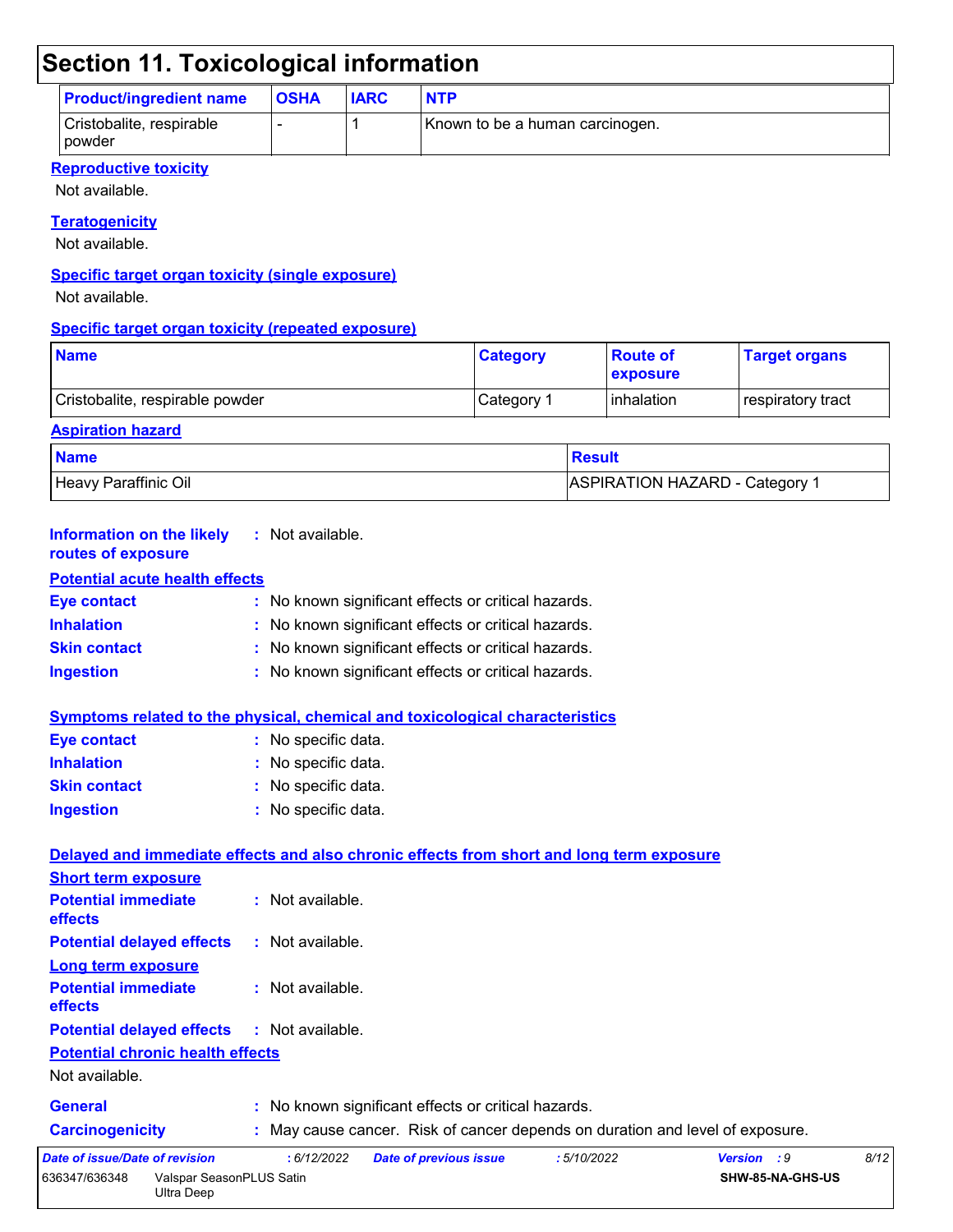### **Section 11. Toxicological information**

**Mutagenicity :** No known significant effects or critical hazards.

**Teratogenicity :** No known significant effects or critical hazards.

**Developmental effects :** No known significant effects or critical hazards.

**Fertility effects :** No known significant effects or critical hazards.

**Numerical measures of toxicity** Not available. **Acute toxicity estimates**

### **Section 12. Ecological information**

**Toxicity**

Not available.

#### **Persistence and degradability**

Not available.

#### **Bioaccumulative potential**

Not available.

#### **Mobility in soil**

**Soil/water partition**  coefficient (K<sub>oc</sub>)

**:** Not available.

**Other adverse effects** : No known significant effects or critical hazards.

### **Section 13. Disposal considerations**

| <b>Disposal methods</b> | : The generation of waste should be avoided or minimized wherever possible. Disposal<br>of this product, solutions and any by-products should at all times comply with the<br>requirements of environmental protection and waste disposal legislation and any<br>regional local authority requirements. Dispose of surplus and non-recyclable products<br>via a licensed waste disposal contractor. Waste should not be disposed of untreated to<br>the sewer unless fully compliant with the requirements of all authorities with jurisdiction.<br>Waste packaging should be recycled. Incineration or landfill should only be considered<br>when recycling is not feasible. This material and its container must be disposed of in a<br>safe way. Care should be taken when handling emptied containers that have not been<br>cleaned or rinsed out. Empty containers or liners may retain some product residues.<br>Avoid dispersal of spilled material and runoff and contact with soil, waterways, drains |
|-------------------------|----------------------------------------------------------------------------------------------------------------------------------------------------------------------------------------------------------------------------------------------------------------------------------------------------------------------------------------------------------------------------------------------------------------------------------------------------------------------------------------------------------------------------------------------------------------------------------------------------------------------------------------------------------------------------------------------------------------------------------------------------------------------------------------------------------------------------------------------------------------------------------------------------------------------------------------------------------------------------------------------------------------|
|                         | and sewers.                                                                                                                                                                                                                                                                                                                                                                                                                                                                                                                                                                                                                                                                                                                                                                                                                                                                                                                                                                                                    |

### **Section 14. Transport information**

| Date of <i>issue/Date of revision</i> |                          | : 6/12/2022 |
|---------------------------------------|--------------------------|-------------|
| 636347/636348                         | Valspar SeasonPLUS Satin |             |
|                                       | Ultra Deep               |             |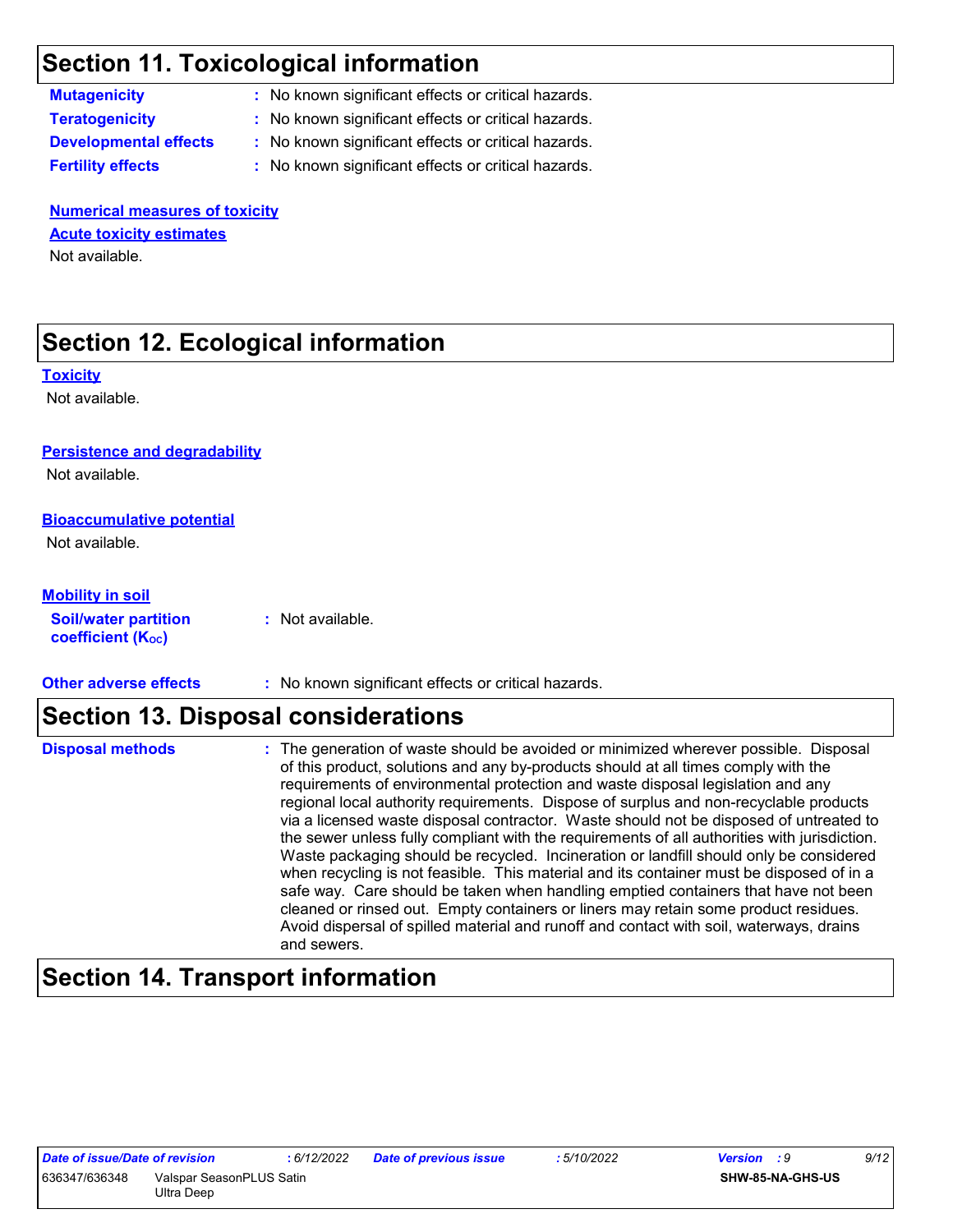### **Section 14. Transport information**

| Not regulated.                        | Not regulated.                     | Not regulated. | Not regulated. | Not regulated.                                                                                                                                                                                                                                                                                                                                                                                                                                                                                                                                                                                                                                                                      |
|---------------------------------------|------------------------------------|----------------|----------------|-------------------------------------------------------------------------------------------------------------------------------------------------------------------------------------------------------------------------------------------------------------------------------------------------------------------------------------------------------------------------------------------------------------------------------------------------------------------------------------------------------------------------------------------------------------------------------------------------------------------------------------------------------------------------------------|
|                                       |                                    |                |                |                                                                                                                                                                                                                                                                                                                                                                                                                                                                                                                                                                                                                                                                                     |
|                                       |                                    |                |                |                                                                                                                                                                                                                                                                                                                                                                                                                                                                                                                                                                                                                                                                                     |
|                                       |                                    |                |                |                                                                                                                                                                                                                                                                                                                                                                                                                                                                                                                                                                                                                                                                                     |
|                                       |                                    |                |                |                                                                                                                                                                                                                                                                                                                                                                                                                                                                                                                                                                                                                                                                                     |
| No.                                   | No.                                | No.            | No.            | No.                                                                                                                                                                                                                                                                                                                                                                                                                                                                                                                                                                                                                                                                                 |
|                                       |                                    |                |                |                                                                                                                                                                                                                                                                                                                                                                                                                                                                                                                                                                                                                                                                                     |
| <b>Special precautions for user :</b> |                                    |                |                |                                                                                                                                                                                                                                                                                                                                                                                                                                                                                                                                                                                                                                                                                     |
|                                       | <b>Transport in bulk according</b> | Not available. |                | Multi-modal shipping descriptions are provided for informational purposes and do not<br>consider container sizes. The presence of a shipping description for a particular<br>mode of transport (sea, air, etc.), does not indicate that the product is packaged<br>suitably for that mode of transport. All packaging must be reviewed for suitability<br>prior to shipment, and compliance with the applicable regulations is the sole<br>responsibility of the person offering the product for transport. People loading and<br>unloading dangerous goods must be trained on all of the risks deriving from the<br>substances and on all actions in case of emergency situations. |

: Not available. **Proper shipping name :**

### **Section 15. Regulatory information**

**TSCA 5(a)2 proposed significant new use rules**: 2-Methyl-4-isothiazolin-3-one; 5-Chloro-2-methylisothiazolinone

#### **SARA 313**

SARA 313 (40 CFR 372.45) supplier notification can be found on the Environmental Data Sheet.

#### **California Prop. 65**

WARNING: This product contains chemicals known to the State of California to cause cancer and birth defects or other reproductive harm.

#### **International regulations**

| <b>International lists</b> | : Australia inventory (AIIC): Not determined.                |
|----------------------------|--------------------------------------------------------------|
|                            | China inventory (IECSC): Not determined.                     |
|                            | Japan inventory (CSCL): Not determined.                      |
|                            | Japan inventory (ISHL): Not determined.                      |
|                            | Korea inventory (KECI): Not determined.                      |
|                            | New Zealand Inventory of Chemicals (NZIoC): Not determined.  |
|                            | Philippines inventory (PICCS): Not determined.               |
|                            | Taiwan Chemical Substances Inventory (TCSI): Not determined. |

| Date of issue/Date of revision                          |  | : 6/12/2022 | <b>Date of previous issue</b> | : 5/10/2022 | Version : 9 |                         | 10/12 |
|---------------------------------------------------------|--|-------------|-------------------------------|-------------|-------------|-------------------------|-------|
| 636347/636348<br>Valspar SeasonPLUS Satin<br>Ultra Deep |  |             |                               |             |             | <b>SHW-85-NA-GHS-US</b> |       |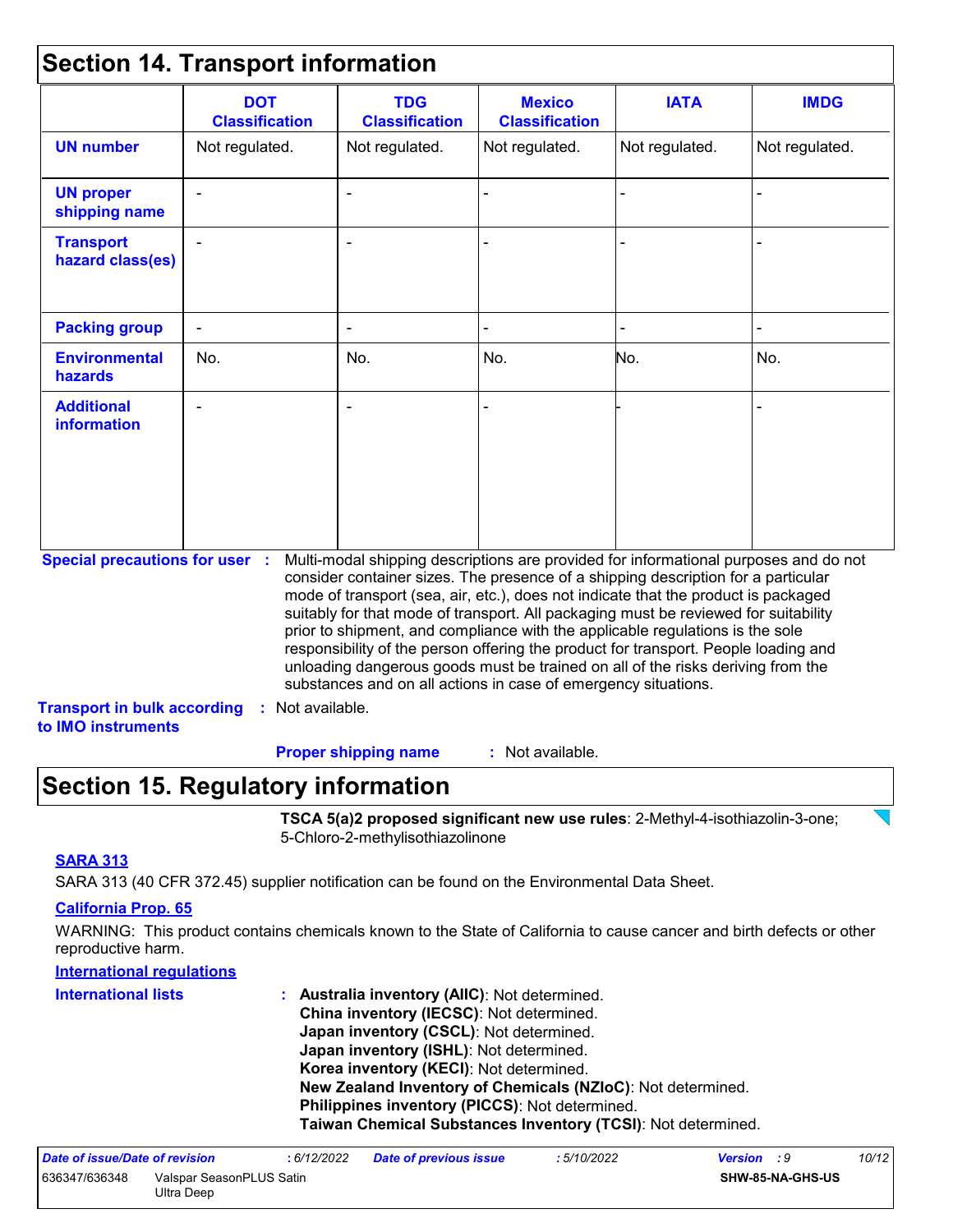### **Section 15. Regulatory information**

**Thailand inventory**: Not determined. **Turkey inventory**: Not determined. **Vietnam inventory**: Not determined.

### **Section 16. Other information**

### **Hazardous Material Information System (U.S.A.)**



**The customer is responsible for determining the PPE code for this material. For more information on HMIS® Personal Protective Equipment (PPE) codes, consult the HMIS® Implementation Manual.**

**Caution: HMIS® ratings are based on a 0-4 rating scale, with 0 representing minimal hazards or risks, and 4 representing significant hazards or risks. Although HMIS® ratings and the associated label are not required on SDSs or products leaving a facility under 29 CFR 1910.1200, the preparer may choose to provide them. HMIS® ratings are to be used with a fully implemented HMIS® program. HMIS® is a registered trademark and service mark of the American Coatings Association, Inc.**

**Procedure used to derive the classification**

|                                   | <b>Classification</b>                                                                                                                                                                                                                                                                                                                                                                                                                                                                                                                                                                                                      | <b>Justification</b> |  |  |  |
|-----------------------------------|----------------------------------------------------------------------------------------------------------------------------------------------------------------------------------------------------------------------------------------------------------------------------------------------------------------------------------------------------------------------------------------------------------------------------------------------------------------------------------------------------------------------------------------------------------------------------------------------------------------------------|----------------------|--|--|--|
| CARCINOGENICITY - Category 1A     |                                                                                                                                                                                                                                                                                                                                                                                                                                                                                                                                                                                                                            | Calculation method   |  |  |  |
| <b>History</b>                    |                                                                                                                                                                                                                                                                                                                                                                                                                                                                                                                                                                                                                            |                      |  |  |  |
| Date of printing                  | : 6/12/2022                                                                                                                                                                                                                                                                                                                                                                                                                                                                                                                                                                                                                |                      |  |  |  |
| Date of issue/Date of<br>revision | : 6/12/2022                                                                                                                                                                                                                                                                                                                                                                                                                                                                                                                                                                                                                |                      |  |  |  |
| Date of previous issue            | : 5/10/2022                                                                                                                                                                                                                                                                                                                                                                                                                                                                                                                                                                                                                |                      |  |  |  |
| <b>Version</b>                    | $\mathbf{.}9$                                                                                                                                                                                                                                                                                                                                                                                                                                                                                                                                                                                                              |                      |  |  |  |
| <b>Key to abbreviations</b>       | $\therefore$ ATE = Acute Toxicity Estimate<br><b>BCF</b> = Bioconcentration Factor<br>GHS = Globally Harmonized System of Classification and Labelling of Chemicals<br>IATA = International Air Transport Association<br>IBC = Intermediate Bulk Container<br><b>IMDG</b> = International Maritime Dangerous Goods<br>LogPow = logarithm of the octanol/water partition coefficient<br>MARPOL = International Convention for the Prevention of Pollution From Ships, 1973<br>as modified by the Protocol of 1978. ("Marpol" = marine pollution)<br>$N/A = Not available$<br>SGG = Segregation Group<br>UN = United Nations |                      |  |  |  |

**Indicates information that has changed from previously issued version.**

#### **Notice to reader**

**It is recommended that each customer or recipient of this Safety Data Sheet (SDS) study it carefully and consult resources, as necessary or appropriate, to become aware of and understand the data contained in this SDS and any hazards associated with the product. This information is provided in good faith and believed to be accurate as of the effective date herein. However, no warranty, express or implied, is given. The information presented here applies only to the product as shipped. The addition of any material can change the composition, hazards and risks of the product. Products shall not be repackaged, modified, or tinted except as specifically instructed by the manufacturer, including but not limited to the incorporation of products not specified by the manufacturer, or the use or addition of products in proportions not specified by the manufacturer. Regulatory requirements are subject to change and may differ between various locations and jurisdictions. The customer/buyer/user is responsible to ensure that his activities comply with all country, federal, state, provincial or local laws. The** 

| Date of issue/Date of revision |                                        | : 6/12/2022 | <b>Date of previous issue</b> | : 5/10/2022 | Version : 9 |                         | 11/12 |
|--------------------------------|----------------------------------------|-------------|-------------------------------|-------------|-------------|-------------------------|-------|
| 636347/636348                  | Valspar SeasonPLUS Satin<br>Ultra Deep |             |                               |             |             | <b>SHW-85-NA-GHS-US</b> |       |